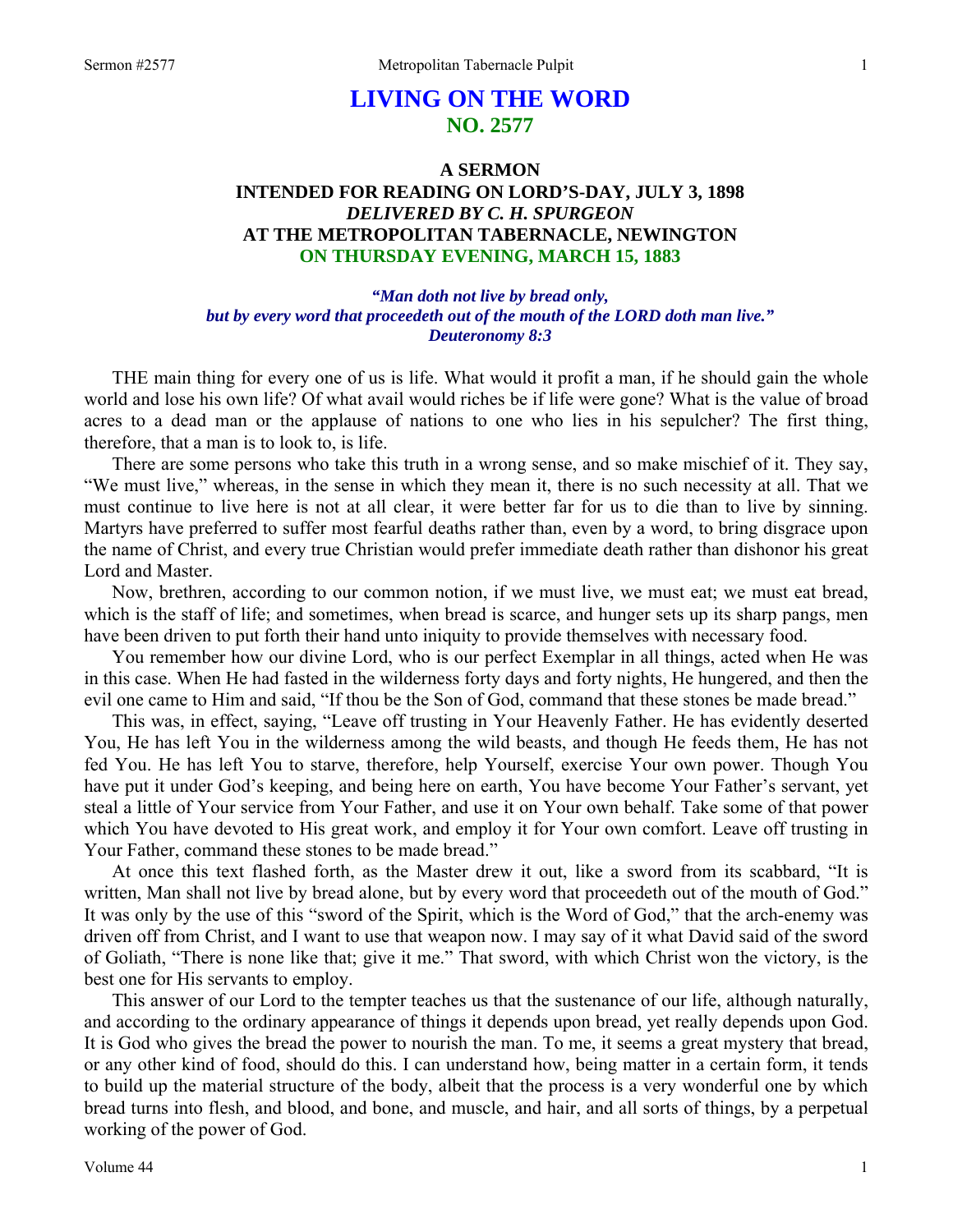But it is more remarkable still that this material should seem, at any rate to some extent, to nourish man's heart, so that the very soul and the living principle within him should be dependent upon its being sustained by the food of the body. Can any of us tell how it is that the inner spirit sets in motion the muscles of the hand, and the nerves that communicate with the brain? How is it that the impalpable spirit—a thing which you cannot see or hear, which is not itself at all material—yet possesses powers by which it controls the materialism of this outward body? And how is it that the material substance in bread somehow works to the keeping of our spirit in connection with this flesh and blood?

I cannot explain this mystery, but I believe it to be a continual miracle wrought by God. I am frequently told that miracles have ceased. It seems to me that miracles are the rule of God's working, and that everywhere, things of marvel and of wonder are to be perceived if we will only look below the outward appearance. Dig for a while beneath the mere surface, and we shall see—

#### *"A world of wonders: I can say no less."*

According to our text, we are called upon to observe that the power which keeps us alive is not in the bread itself, but in God, who chooses to make use of the bread as His agent in nourishing our frame. I do not infer from this truth that therefore I ought never to eat, but to live by faith, because God can make me live without bread.

Some people seem to me to be very unwise when they infer that, because God can heal me, therefore I am never to take fit and proper medicine for a disease, because I am to trust in God. I do trust in God, but I trust in God in God's own way, and His way of procedure is this, if I wish to satisfy hunger, I must ordinarily eat bread; if I wish to be cured of any malady, I must take the remedy He has provided.

That is His general rule of working, but still, it would be an equally grievous error, and would show another form of folly, if we were to say that it is the bread or the medicine that does the work. It is the bread that feeds, it is the medicine that heals, but it is God who works by these means, or if He pleases, who works without them.

If it were necessary that His child should live, and He did not choose to put ravens into commission to bring him bread and meat, or if He did not command a widow woman to sustain His servant, yet He could support him without any means, for "man shall not live by bread alone, but by every word that proceedeth out of the mouth of God." When the Lord speaks, and bids him live, he lives. God spoke the world into existence, His Word still keeps the whole fabric of the universe upon its pillars, and surely, that Word is able to sustain our soul in life even without the use of outward means, or by means as long as God pleases.

That, I think, is the meaning of the text. God took His people into the wilderness, where there was no sowing, no reaping, no making bread, and they seemed as if they must be famished there, but then, God made the manna drop from heaven, to show that, if not by one means, yet by another He could sustain them. He took them where there were no rippling brooks or gentle purling streams of water, but His servant struck the flinty rock, and the water came forth to show that God could give men drink, not only from the fountains of the deep below, or by rain from the clouds above, but from the solid rocks if He so pleased.

God can give you bread to eat, my friend. Though not perhaps in the way you hope, it may come in a fashion of which you have never even dreamed. I have read of one who was condemned to be starved to death, and as the judge pronounced the sentence, he said to him, "And what can your God do for you now?" The man replied, "My God can do this for me—if He pleases, He can feed me from your table." And so it happened, though the judge never knew it, for his own wife sent food to the poor man and kept him in life till at last he regained his liberty.

God has a way of using most unlikely instruments to effect His purpose. He can, if He pleases, make the waters stand upright as a heap, until the chosen nation has passed through the midst of the sea, or He can permit the fire to blaze around His people, and yet keep them from being burned, as Shadrach,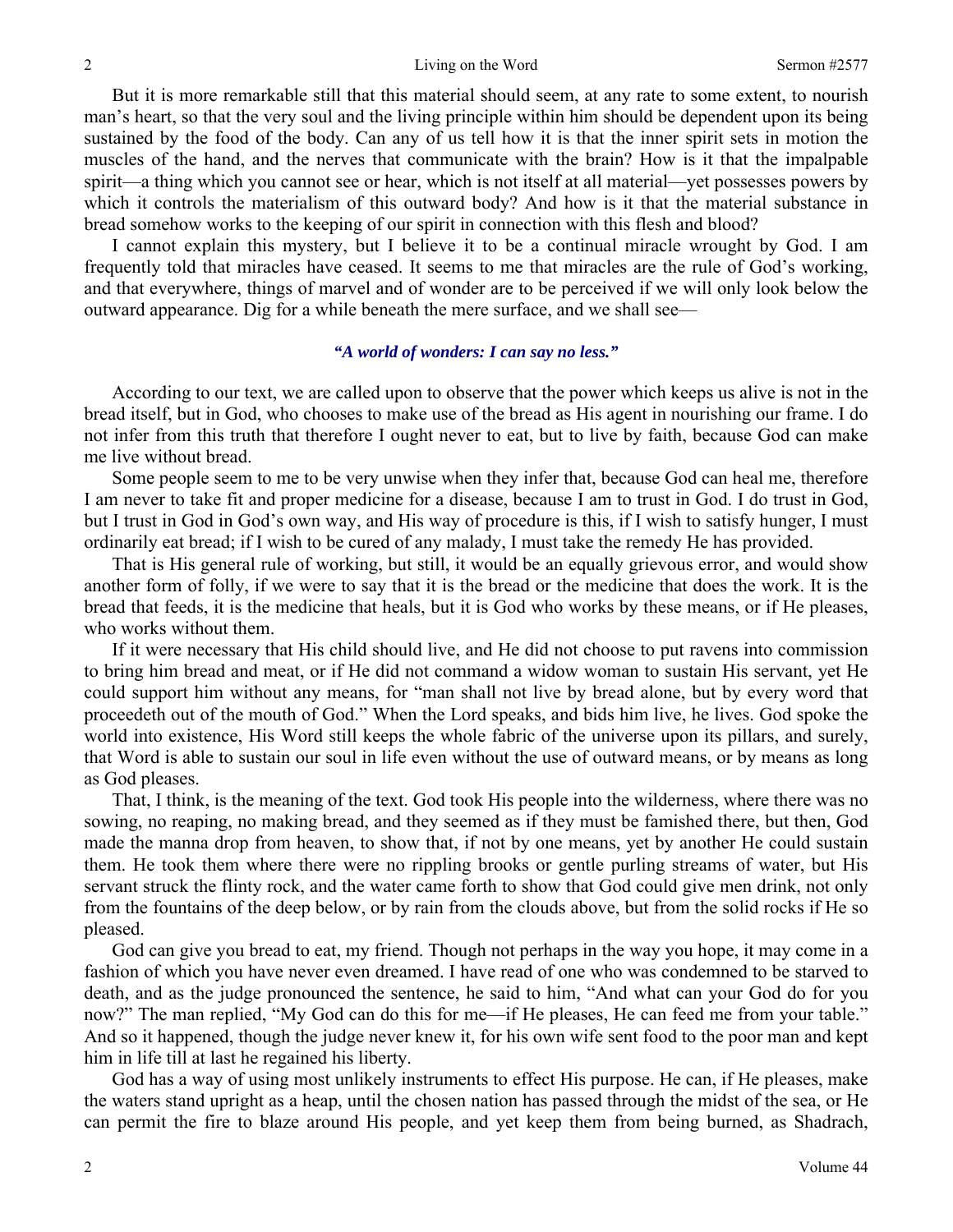Meshach, and Abed-nego came forth unharmed from Nebuchadnezzar's burning fiery furnace, and not even the smell of fire had passed upon them.

I now come to the more spiritual meaning of the text, and I pray God to make it to be rich food for your souls. I ask you to notice, first, *the Word,* "every word that proceedeth out of the mouth of the Lord." Secondly, consider *the use we are to make of the Word:* we are to live upon it, and then, thirdly, note *the adaptation of that Word to our use—*every word of it, for according to the text, we do not live upon *some* words that come out of God's mouth, "but by every word that proceedeth out of the mouth of the Lord doth man live."

**I.** First then, let us think a little about THE WORD OF THE LORD.

What do we mean by the expression "the Word of God"? God deigns to use figures of speech such as we can understand, for we are like little children, who have to learn by pictures. Now, with regard to a man, his word is often *the expression of his wish*. He desires such and such a thing to be done, and he says to his servant, "Do this," or to another, "Come here," or "Go there." His word is the expression of his wish.

Alas! with us, our wishes are often strong, and our words are feeble, we order such and such a thing to be done, but it is not done. We have perhaps, a thousand wishes in our hearts which, if we were to utter them, would be to make ourselves appear ridiculous. We may wish to do this and that, but if we were to say, "Let these things be done," they would not be done in spite of all our saying, for often, where the word of a man is, there is weakness. It is only where the Word of God is that there is power.

Speaking after the manner of men, when God wills a thing, He says, "Let it be," and it is immediately. Power goes forth from God with His will. He said, "Let there be light: and there was light." God said, "Let the waters under the heaven be gathered together unto one place, and let the dry land appear; and it was so." God said, "Let there be lights in the firmament of the heaven to divide the day from the night; and let them be for signs, and for seasons, and for days, and for years: and let them be for lights in the firmament of the heavens to give light upon the earth: and it was so."

He has but to will anything and it comes to pass. His Word is His will in motion, His power put into action, that is the common and emphatic sense of the term.

God's Word is also *the expression of His truth.* A man says to us, "I promise you so-and-so," and we say to him, "We rely upon your word." A man's honor is involved in his word, he who does not keep his word is not a man of honor, and he soon falls very naturally and very properly into disgrace with his fellows. Men will not trust one whose word is not reliable.

Alas! the words of men are not only feeble, but they are often fickle and false, but the Word of God is the promise of one who knows what He is saying, who is able to perform what He promises, and who will never change nor ever be untrue, so that, if we look at His Word as being the expression of His truth, we see His faithfulness, and upon these two—the power that can keep the promise, and the will which is faithful to keep it—we may rest with joy and confidence.

Again, if a man is a true man, his word is a *revelation of himself.* One of the ancients said of a very beautiful boy or young man, when he had looked at him, "Speak, boy, for then I can see you," and we often see a great deal more of a person's character when he speaks than when we simply look at him. There is many a pretty face that has been admired because of its appearance, but when its owner's not very pretty tongue has begun to chatter, love has been almost driven to its wits' end to find any cause for admiration.

There are some people who talk in such a way that, when we see their inner selves, they appear as unlovely as their outer selves seem to be comely. But a true man reveals himself by his words. Hence it is that the Lord Jesus Christ is called, "The Word of God," Jesus Christ is God speaking. God thinks what He says, and the thoughts of God are embodied in the person, work, life, and death of Jesus Christ, His dear Son. With all reverence, we say that God never could have revealed Himself so fully in any other way than by giving "His only begotten Son, that whosoever believeth in him should not perish, but have everlasting life." Well did Dr. Watts sing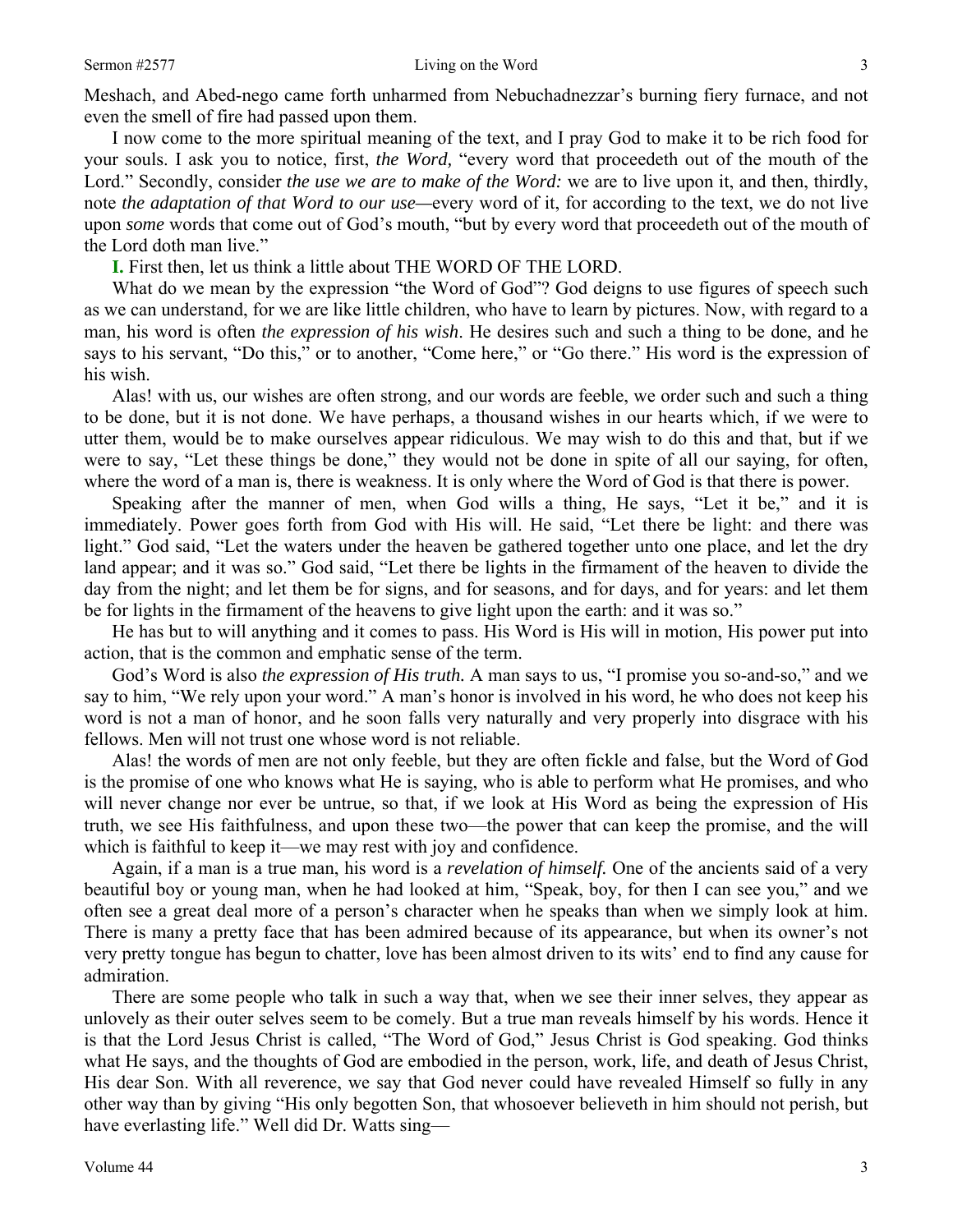4 **Living on the Word** Sermon #2577

*"Nature with open volume stands, To spread her Maker's praise abroad; And every labor of his hands Shows something worthy of a God.* 

*"But in the grace that rescued man His brightest form of glory shines; Here on the cross, 'tis fairest drawn In precious blood and crimson lines.* 

*"Here I behold His inmost heart, Where grace and vengeance strangely join Piercing His Son with sharpest smart, To make the purchased pleasures mine."* 

So you see, dear friends, the expression "the Word of God" has a very wide range. But my text bids me remind you of something very sweet, "Man doth not live by bread only, but by every word that proceedeth out of the mouth of the LORD doth man live." It is beautiful to think of the Scripture as *proceeding out of the mouth of God.* Do not look upon that scroll of parchment on which it is written, and over which the critics quibble and quarrel. They stumble at almost every letter and word of it, and so miss its meaning and spirit, but as for you, pray the Holy Ghost to speak it into your heart as coming immediately from the mouth of God.

When Cowper looked up at his mother's portrait after, to his great sorrow, she had long been gone from earth, he cried—

#### *"O that those lips had language!"*

Well, you are to regard this Word of God as constantly coming forth from His lips afresh. The Holy Spirit puts into the Word a power which makes it go right into your heart with the very tone and majesty of the God of grace, the Father of your spirit. This manna falls ever fresh from heaven. The Israelites never had stale bread in the wilderness, they gathered the "angels' food" new every morning just as it came down from the skies. In the same way, take every passage of God's Word as coming to you fresh from God, regard it as your Heavenly Father speaking it straight to your heart.

I was reading, one day, in one of Mark Guy Pearse's books, a pretty thought that I had never noticed before. He puts into the mouth of a very simple but godly man, who is talking about his Heavenly Father, words something after this fashion—"I am quite sure my Father will take care of me. He never rested during the six days of creation till He had fitted up a place for His child to come and live in, until He had put the finishing stroke on it, and got the house all ready for Adam, He would not rest at all. And now my Heavenly Father will not rest until He has made heaven ready for me, and made me ready for heaven, and all that I want on the way He will surely give me."

When I read that, it came just as fresh to me as if I had seen the second chapter of the Book of Genesis written. It did not look to me like an old, stale record, but a fresh and living message proceeding out of the mouth of God, there and then. And there is many a dear child of God who, taught of the Spirit, has given new readings to old texts, and as it were, hung the old oil paintings in a better light, till we have said, as we have looked at them, "Can they be the same pictures? They seem to have fresh beauty and fresh force put into them." This is what you are to feed upon, dear children of God—His own Word, as you have it here, but you must feed upon it as continually coming forth out of His very mouth.

The text further says, "*by every word that proceedeth out of the mouth of the LORD* doth man live." Don't you be at all disturbed, dear friends, concerning the doctrine of inspiration, as to how the Bible is inspired, whether by this process, or by that. I do not much mind how it is, I know that it is inspired, and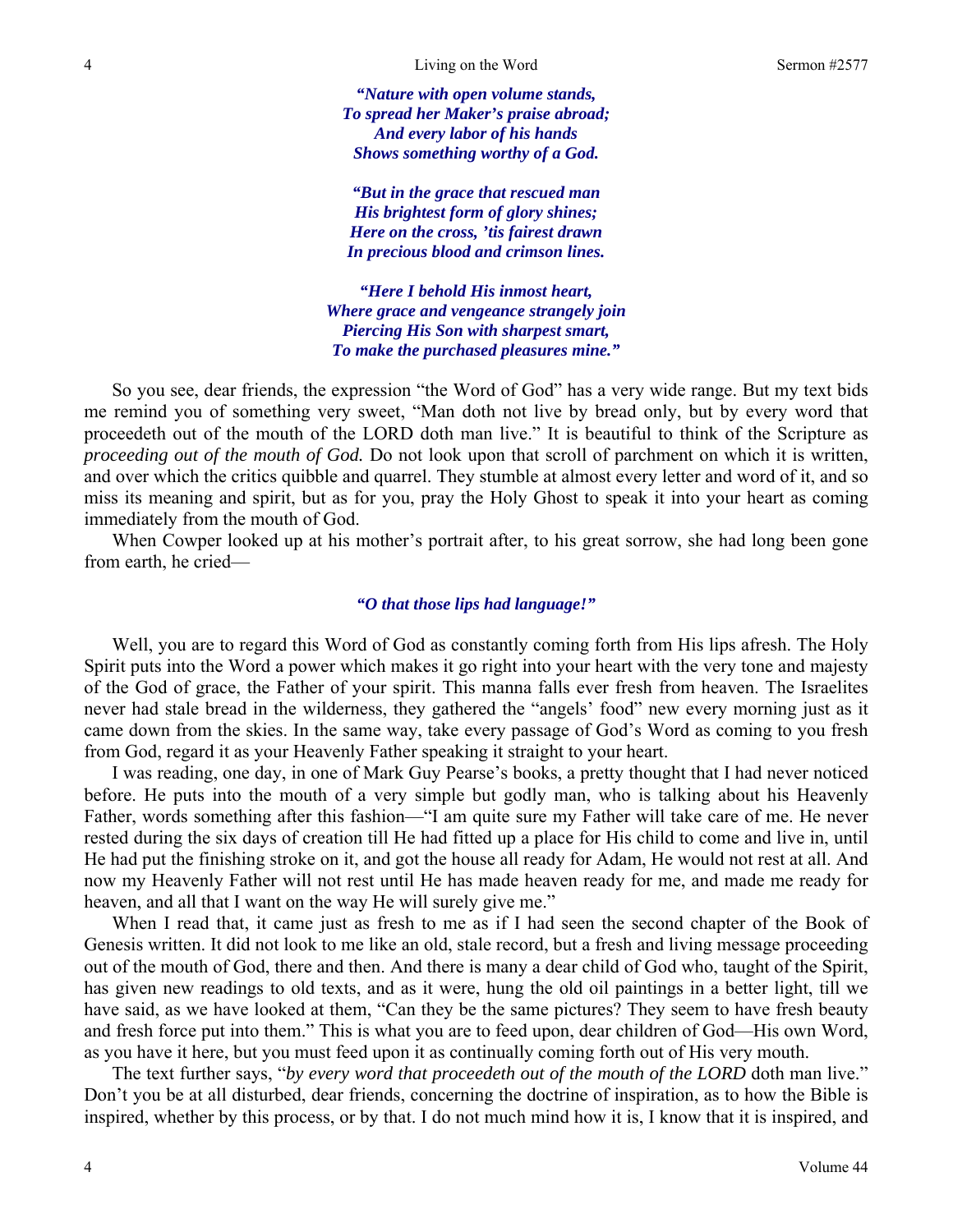that is enough for me, and I believe that it is verbally inspired. I find the apostle Paul hanging a weighty argument upon the use of a singular or a plural, where he says, "He saith not, And to seeds, as of many; but as of one, And to thy *seed,* which is Christ."

I find the apostle Peter dwelling upon a word spoken by a woman, and making it teach an important lesson, "Even as Sara obeyed Abraham, calling him lord," and so forth. And you remember that not long ago we had the text, "And it shall be at that day, saith the LORD, that thou shalt call me Ishi; and shalt call me no more Baali. For I will take away the names of Baalim out of her mouth, and they shall no more be remembered by their name," in which a great truth was involved in the use of two words that were somewhat similar in meaning. [See sermon #2571, The Climax of God's Love].

I do not say that either of our English versions is inspired, for there are mistakes in the translation, but if we could get at the original text, just as it was first written, I am not afraid to say that every jot or tittle—every cross of a "t" or every dot of an "i"—was infallibly inspired by God the Holy Ghost.

I believe in the infallibility and the infinity of Holy Scripture. God inspired the whole record, Genesis as well as Revelation, and all that is between, and He desires us to believe in one part of the Word as much as another. If you do not believe that, it will not be food to you, I am sure that it will not, it will only be a kind of emetic to you, and not food. It cannot feed your soul as long as you are disputing about it. If it is not God's Word, then it is man's word, or the devil's word, and if you care to live on the devil's word, or on man's word, I do not. But God's Word is food for the soul that dwells with God, and it cannot be satisfied with anything else.

**II.** Now let us pass on to our second point, that is THE USE WE ARE TO MAKE OF GOD'S WORD. We are to live on it.

I was sitting one day in the New Forest, under a beech tree. I like to look at the beech, and study it, as I do many other trees, for every tree has its own peculiarities and habits, its special ways of twisting its boughs, and growing its bark, and opening its leaves, and so forth.

As I looked up at that beech, and admired the wisdom of God in making it, I saw a squirrel running round and round the trunk, and up the branches, and I thought to myself, "Ah! this beech tree is a great deal more to you than it is to me, for it is your home, your living, your all." Its big branches were the main streets of his city, and its little boughs were the lanes, somewhere in that tree he had his house, and the beech mast was his daily food, he lived on it.

Well, now, the way to deal with God's Word is not merely to contemplate it, or to study it, as a student does, but to live on it as that squirrel lives on his beech tree. Let it be to you, spiritually, your house, your home, your food, your medicine, your clothing, the one essential element of your soul's life and growth.

There are some whom I know, who take God's Word, and play with it. They are interested in its narratives, they study its histories in the light of modern research, and so on, but it was not meant merely for such a purpose as that. Loaves of bread are not put on the table for you to carve them into different shapes simply to look at, they are intended to be eaten. That is the proper use for bread, and that is the proper use for God's Word.

Some do even worse than this, they do not so much play with the Bible as fight over it. They contend fiercely for a doctrine, and condemn everybody who cannot accept their particular interpretation of it. I think that I have heard preachers who have seemed to me to bring out a doctrine on purpose to fight over it. I have a dog, that has a rug in which he sleeps, and when I go home tonight, he will bring it out and shake it before me, not that he particularly cares for his rug, but because he knows that I shall say, "I'll have it," and then he will bark at me, and in his language say, "No, you won't."

There are some people who fetch out the doctrines of grace just in that way. I can see them trotting along with the doctrine of election just in order that some Arminian brother may dispute with them about it, and that then they may bark at him. Do not act so, beloved. The worst implement with which you can knock a man down, is the Bible, it is intended for us to live upon—not to be the weapon of our controversies, but our daily food, upon which we rejoice to live. I do not think that our Bibles were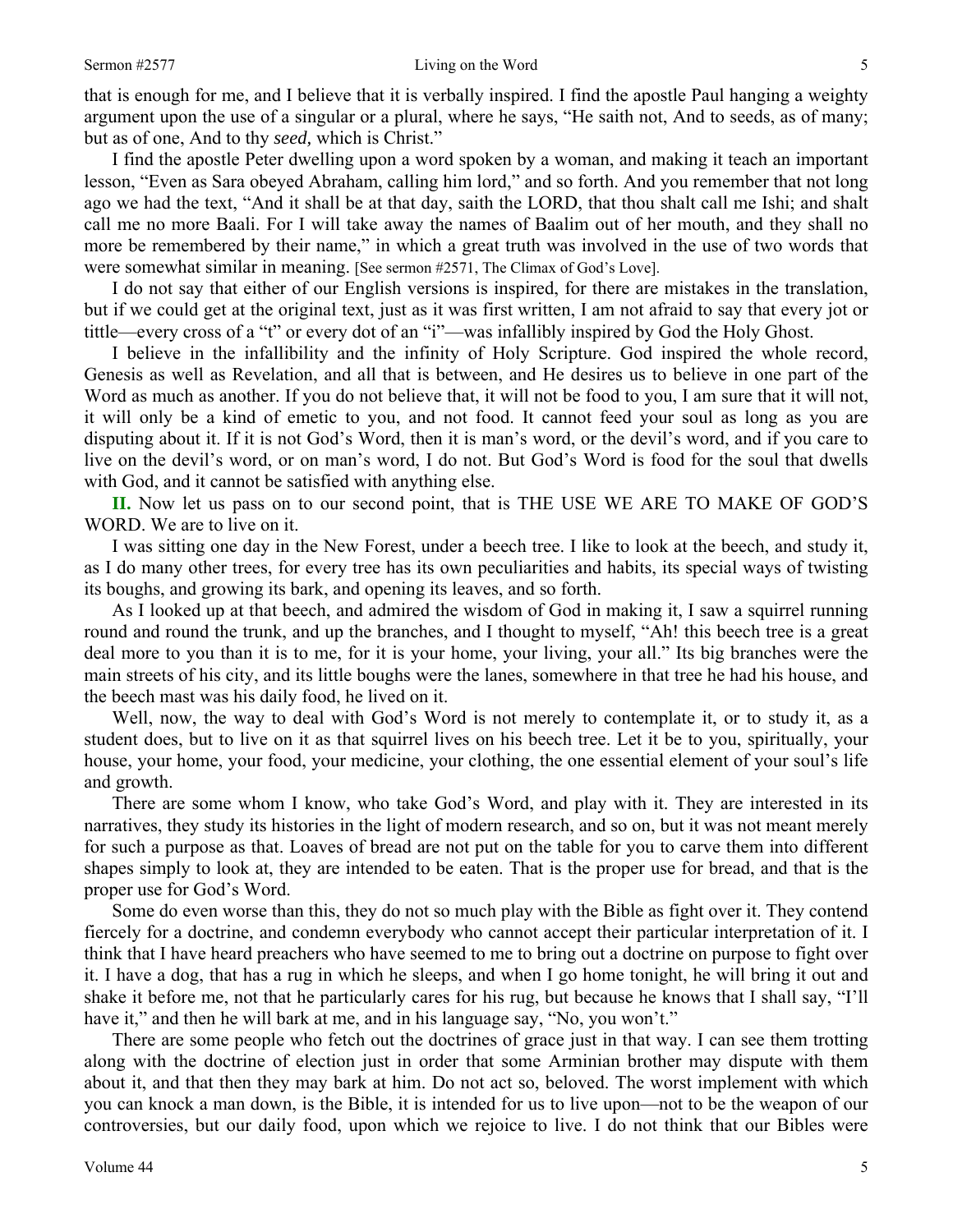given to us that we might merely employ them as telescopes to peer into the heavens, to try to find out what is going to happen in fifty years' time, I am weary with the prophecies and speculations that as a general rule end in nothing.

I know some brethren with whom one cannot talk about any passage but they say, "Oh, you have not seen the last little book of R. B. S. (those are not the real initials of the good brother), in which he says that this passage does not apply to us, it is meant only for the Jews," or else, "That was only for the church in the wilderness, and not for us in these days." Let us not so misuse the Word of God, but prize it as the bread upon which we are to live, "Man doth not live by bread only, but by every word that proceedeth out of the mouth of the LORD doth man live."

"But how can we live on words?" asks one. You have spoken well, we cannot live on words if they are the words of men, but there is nothing like the Word of God to live upon. To that Word we owe our life. He spoke us into being, He spoke the soul into our body. By that Word of God we are daily kept alive, let God but reverse it, and say, "Return, ye children of men," and we must at once go back to the dust from whence we came.

Certainly, it is by God's Word that we began to live spiritually, we believed on Christ through the effectual working of His Word. The living and incorruptible seed was sown in our heart, and by it we began to live, and it is by that same Word that our soul has been sustained in life. Up to this moment, you and I have received no nutriment from the Holy Spirit except by that Word of God which is the food of the spiritual Israel in the wilderness of this world. Christ said, "My flesh is meat indeed, and my blood is drink indeed," and it is by Him, as the Word of God, that our life is yet further to grow.

There is no development of the Christian that will come to him in any way but by God's Word, incarnate or inspired. He who spoke us into being must speak us into yet stronger being. Faith is God's gift, but so is assurance. The very first spark of life is the gift of God's grace, but so is the seraphic flame of zeal. That all comes from God's Word, and when we are about to enter heaven, the last touch that shall perfect us will be given by no graving tool, but the Word of God. Our Lord prayed for His disciples, "Sanctify them through thy truth; thy Word is truth," And that Word shall complete the entire process. See then, beloved, on what your inmost spirit must live—God's holy Word.

Brothers and sisters, may I ask you whether you are all sufficiently aware of this great truth? You never received spiritual life by your own feelings. It was when you believed God's Word that you lived, and you will never get an increase of spiritual life, and grow in grace, by your own feelings or your own doings. It must still be by your believing the promises, and feeding on the Word. There is no other food for your souls, all else in the end will prove but husks.

Therefore, are you hungry? Come and feed upon the Word. Have you backslidden? Come and feed again upon the Word. God heals His people by feeding them. "How so?" you ask. When the church at Laodicea was neither cold nor hot, so that Christ felt that He must spew her out of His mouth, yet even then He said to the angel of that church, "Behold, I stand at the door and knock: if any man hear my voice, and open the door, I will come in to him, and will sup with him, and he with me." I am bold to say, "There is no cure for lukewarmness like a good supper with Christ." If He enters in and sups with you and you with Him, your lukewarmness will disappear at once.

Do not begin to be saved by faith, and then go on to be saved by works, do not try to mix the two. If you are of the house of Sarah, do not bow your knee before Hagar, and go back to the bondwoman. If you have lived on the pure, simple Word, crediting it by a living, God-given faith, go on to live in the same way, and grow by the Word. Feed thereon continually, that you may be "strong in the Lord, and in the power of His might."

**III.** Now I come to my last point, which I want to insist upon very urgently, and that is THE ADAPTATION OF THE WORD OF GOD FOR THE FEEDING OF OUR SOULS, "By every word that proceedeth out of the mouth of the LORD doth man live."

"By every word." If you restrict yourselves in your food to one or two articles, every physician will tell you that there is a danger that your body may not be supplied with every form of nutriment that it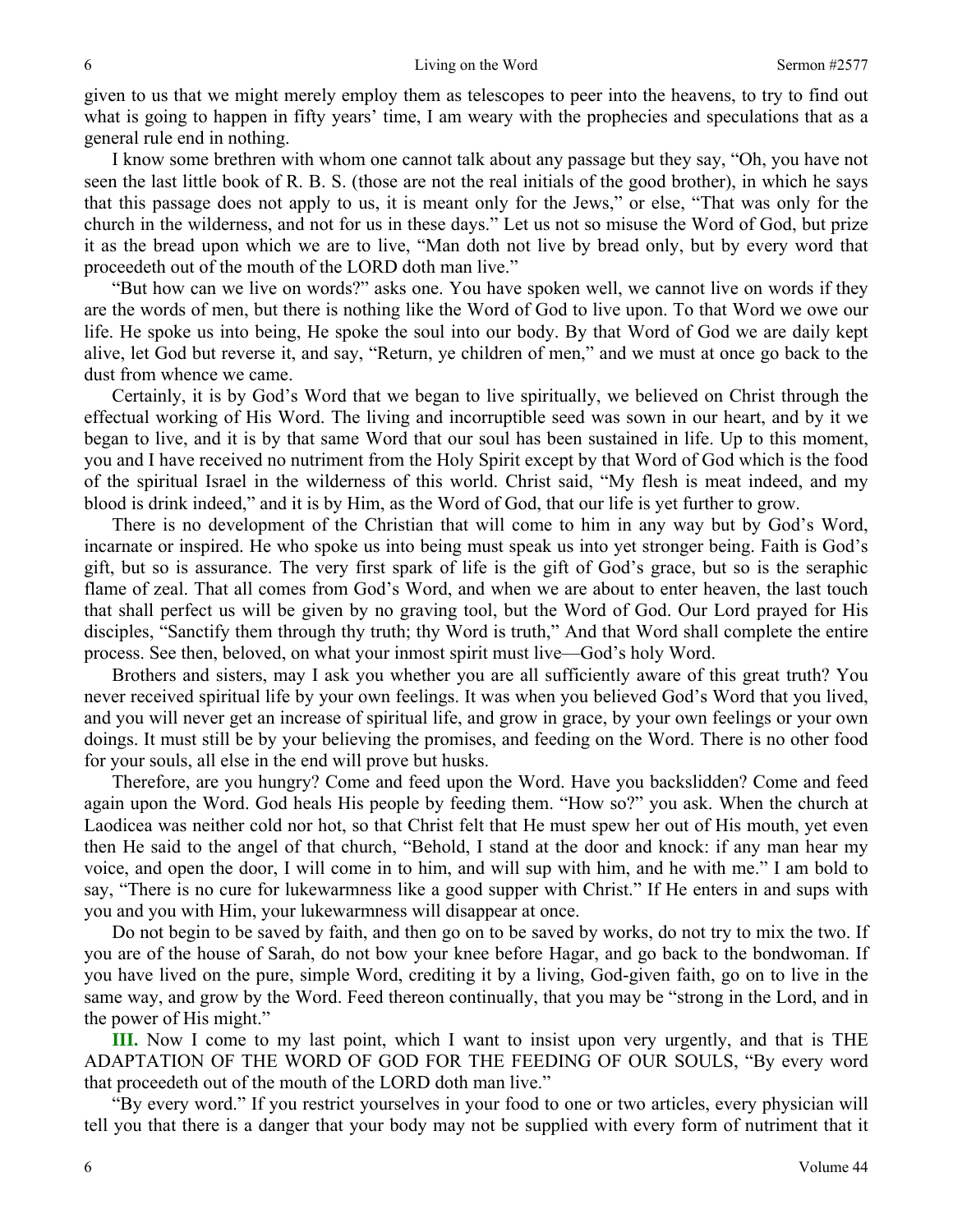requires. A good wide range of diet is recommended to those who would have vigorous health. And in spiritual things, if you keep to one part of God's Word, you may live on it, but the tendency will be for you not to attain to complete spiritual health through the lack of some nutriment with which the Word would have supplied you had you used it all. Every Word of God is that upon which man lives in the highest and healthiest state.

Look for instance, at *the doctrine* in the Word of God. "I do not like doctrine," says one. Do you know what you are saying? You are a disciple, yet you do not like teaching, for doctrine means teaching. For a disciple to say that he does not like to be taught, is as good as to say that he does not like to be a disciple, and in fact, that he is not one in the true meaning of that term. Whatever truth is laid down in God's Word, it is important for us to know it.

"Oh!" says one, "but there are some truths that are not important." I do not know of any. In places where they cut diamonds, they sweep up the dust, because the very dust of diamonds is valuable, and in the Word of God, all the truth is so precious that the very tiniest truth, if there is such a thing, is still diamond dust, and is unspeakably precious. "But," you object, "I do not see that such a truth would be of any practical use." You may not see it, dear friend, but it is so.

If I could write out my experience as Pastor of this church, I could show that there have been persons converted to God by doctrines that some might have thought unlikely to produce that result. I have known the doctrine of the resurrection to bring sinners to Christ, I have known scores brought to the Savior by the doctrine of election—the very sort of people who, as far as I can see, would never have come if that truth had not happened to be an angular doctrine that just struck their heart in the right place, and fitted into the crevices of their nature.

I believe that everything that is in God's Word ought to be preached, ought to be believed, and ought to be studied by us. Every doctrine is profitable for some end or other. If it is not food, it is medicine, and children need a tonic sometimes as much as they need milk. Every plant in God's garden answers some good purpose, so let us cultivate them all, and not neglect any doctrine.

Yet, when I come to God's Word, I find that it is not all doctrine, and I discover much of *precept.*  Now perhaps a man says, "I do not care about precepts." We used to have a set of Christian people, socalled, who, if you preached about any duty of a believer, said at once, "We cannot bear the word, 'duty,' it has a legal sound in it." I remember saying to one who called me "a legal preacher," "That is all right, 'legal' means lawful, and you mean, I suppose, that I am a lawful preacher, and that you are an unlawful person to object to my preaching."

But so it used to be, if you preached good sound doctrine, if you preached on the privileges of believers, then they were as pleased as possible, but when you once began to talk about the practical parts of God's Word, then straightway they were offended. No wonder, for their conscience pricked them for their neglect of those portions of the Scriptures.

But dear friends, we live upon the precepts as well as upon the doctrines, and they have become to us as our necessary food. You know how David said of the Lord's commandments, "More to be desired are they than gold, yea, than much fine gold; sweeter also than honey, and the honeycomb; moreover by them is thy servant warned: and in keeping of them there is great reward."

Blessed be God, there is also a large portion of this Book that is taken up with *promises.* Dear friends, be well acquainted with the promises. I have often found it profitable to consult that little book in which Dr. Samuel Clarke has arranged the promises of Scripture under different heads. It is very helpful when you are in trouble, to refer to all the promises which are given to those who are in similar circumstances to yours, for instance, to the sick, or to those in poverty, or those suffering from slander.

As you read them over, one after the other, you say to yourselves, "This is my checkbook, I can take out the promises as I want them, sign them by faith, present them at the great Bank of Grace, and come away enriched with present help in time of need." That is the way to use God's promises, so that they shall minister to the life of our spirit.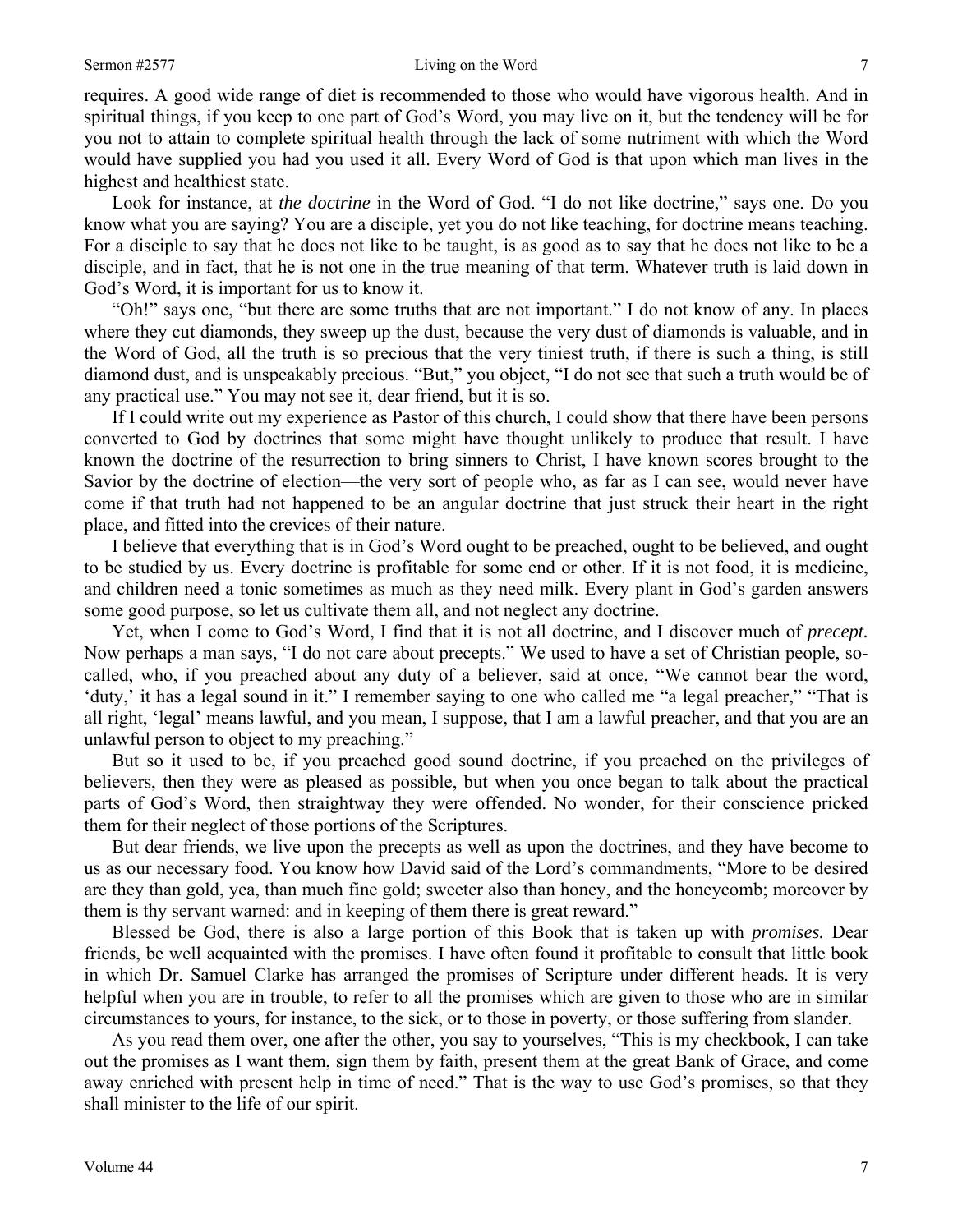But dear friends, much of God's Word is taken up with *histories.* Here you have the story of the Creation and of the fall, of Abraham, and of Isaac, and of Jacob, and of Moses, and of the kings and princes and people of Israel. You ask, perhaps, "Is this food?" Certainly. There are critics, nowadays, who speak very slightingly of the Old Testament, and talk as if the Gospels comprised the whole of God's Word, even the epistles are reckoned to be of inferior quality. But this is all wrong, it is by every Word of God that man doth live, and often, a history, giving us an example of faith, or a proof of God's faithfulness in helping His tried people, becomes more suitable food than the promise by itself might be.

There is more force, men say, in the concrete, than there is in the abstract. Certainly, there is more power in a thing put into actual life than there is in that same thing merely stated in words. If ever you go to the picture galleries of Versailles, you may walk through—I was about to say—miles of galleries, amongst portraits of kings and notable men of different ages, but you do not see anybody stopping to look at them, neither do you care to see them yourself.

They are just portraits, but downstairs, there are paintings of the same men, only they are pictured in battle array, or in various positions which show them in action. Now you stand and look at them, for you are interested in the representation of the scenes in which they lived. So, sometimes, God's promises hang up like pictures on the wall, and we do not notice them, but when we see men who have trusted those promises, and proved the truth of them, then there is a sort of human interest about them which wins our attention, and speaks to our hearts. Never neglect the historical parts of God's Word, for they are full of food to the children of God.

It is precisely the same with regard to *the prophecies.* I once heard Mr. George Muller say that he liked to read his Bible through again and again, and he liked especially to read those portions of the Bible which he did not understand. That seems rather a singular thing to say, does it not? For what profit can come to us if we do not understand what we read?

The good man put it to me like this, he said, "There is a little boy who is with his father, and there is a good deal of what his father says that he comprehends, and he takes it in, and he is very pleased to hear his father talk. But sometimes his father speaks of things that are quite beyond him, yet the boy likes to listen, he learns a little here and there, and by and by, when he has listened year after year, he begins to understand what his father says as he never would have done if he had run away whenever his father began to talk beyond his comprehension."

So is it with the prophecies, and other deep parts of God's Word. If you read them once or twice, but do not comprehend them, still study them, give your heart to them, for by and by, the precious truth will permeate your spirit, and you will insensibly drink wisdom which otherwise you never would have received.

Every part of the Word of God is food for the soul, so, dear friends, it may be that there is a message of *threatening,* which speaks very sharply to you, but which is also most profitable for you. Perhaps some Sabbath, you go out of the Tabernacle and you say, "Our Pastor has not comforted us this morning, he seems to have harrowed us and ploughed us." Yes, I know that it is so sometimes, but it is for your profit, for as Hezekiah said, "by these things men live."

It frequently happens that we need humbling, and proving, and testing, and bringing down, and every right minded child of God will say, "Do not let my training be according to my mind, but let it be according to God's mind." That sermon, which pleases us most, may not profit us at all, while the one which grieves and vexes us may perhaps, be doing us a most essential service. When the Word of God searches you through and through, open your heart to it. Let the wind blow right through your whole being, and carry away every rag and relic that ought to be taken from you.

There are some of God's Words that are very short, but they contain an abundance of food for the soul. I have sometimes stood still, as I have been looking at a text, and I have felt like Jonathan when he found the honey. I could not eat it all, I could only dip my rod into it, and taste it, and I wanted to call you all up, to see if you could clear this wood, which was so laden with sweetness. At other times, on my way home, when I have not got much myself during the sermon, the Master has given me a feast on